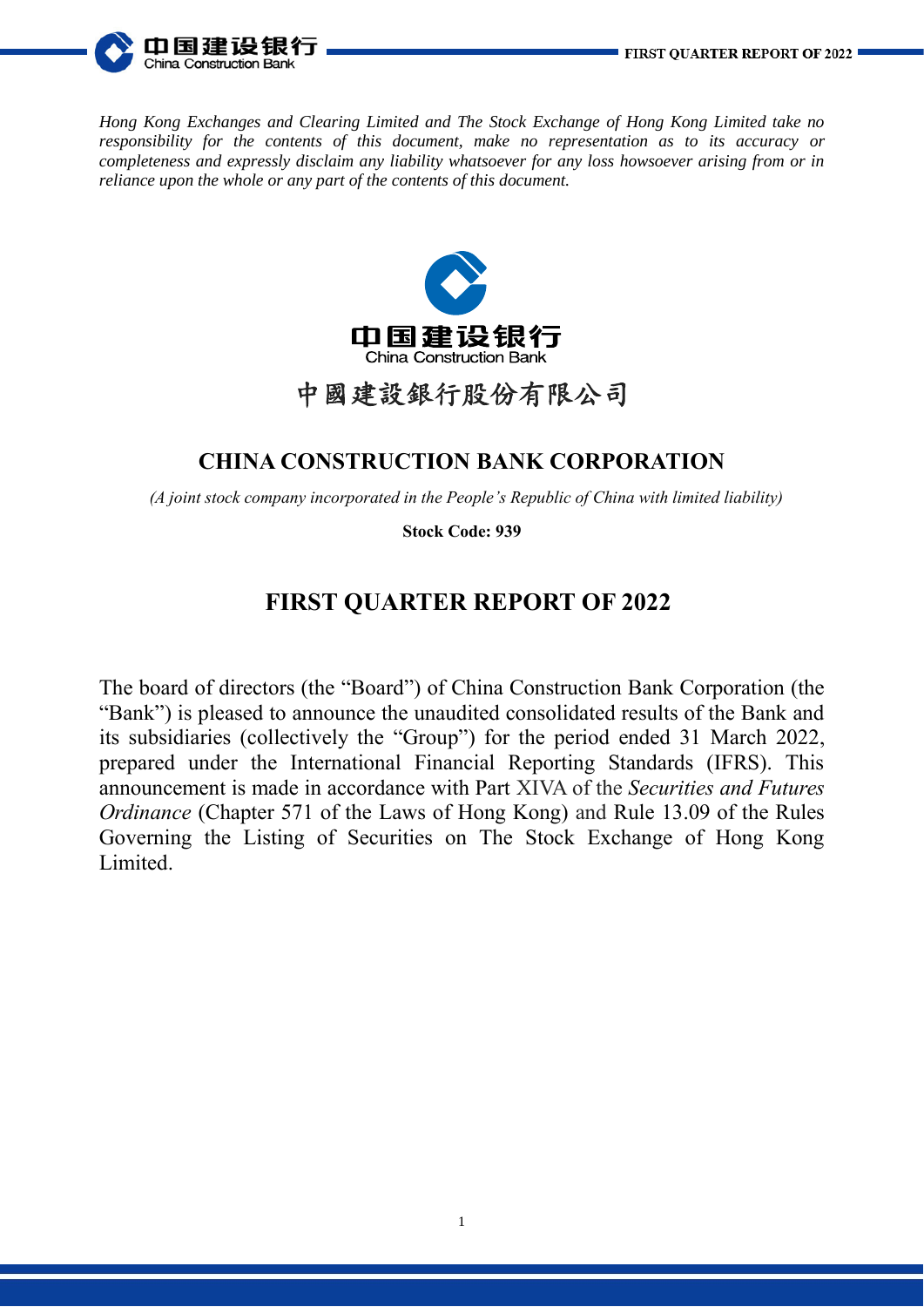

# **Important Notice:**

- The Board, the board of supervisors, directors, supervisors and senior management of the Bank warrant that the information in this quarterly report is truthful, accurate and complete and there are no false records, misleading statements or material omissions, and that they assume legal liability for such contents severally and jointly.
- Ms. Liu Fang, non-executive director of the Bank, Mr. Kenneth Patrick Chung and Mr. William Coen, independent non-executive directors of the Bank, hereby warrant the truthfulness, accuracy and completeness of the financial information in this quarterly report.
- The first quarter financial statements have not been audited.

# **1 Major Financial Information**

1.1 Major accounting data and financial indicators

The financial information in this quarterly report is the consolidated results of the Group prepared under IFRS and expressed in RMB unless otherwise stated.

| <b>Three months</b><br>ended 31 | <b>Three months</b><br>ended 31 |                                |
|---------------------------------|---------------------------------|--------------------------------|
| <b>March 2022</b>               | <b>March 2021</b>               | Change $(\% )$                 |
| 200,229                         | 195,350                         | 2.50                           |
| 87,818                          | 83,020                          | 5.78                           |
|                                 |                                 |                                |
| 88,741                          | 83,115                          | 6.77                           |
| 479,940                         | 253,365                         | 89.43                          |
| 0.35                            | 0.33                            | 6.06                           |
| 14.02                           | 14.42                           | down 0.40<br>percentage points |
| <b>31 March 2022</b>            | <b>31 December 2021</b>         | Change $(\% )$                 |
| 32,012,252                      | 30,253,979                      | 5.81                           |
|                                 |                                 | 3.29                           |
|                                 | 2,673,273                       | 2,588,231                      |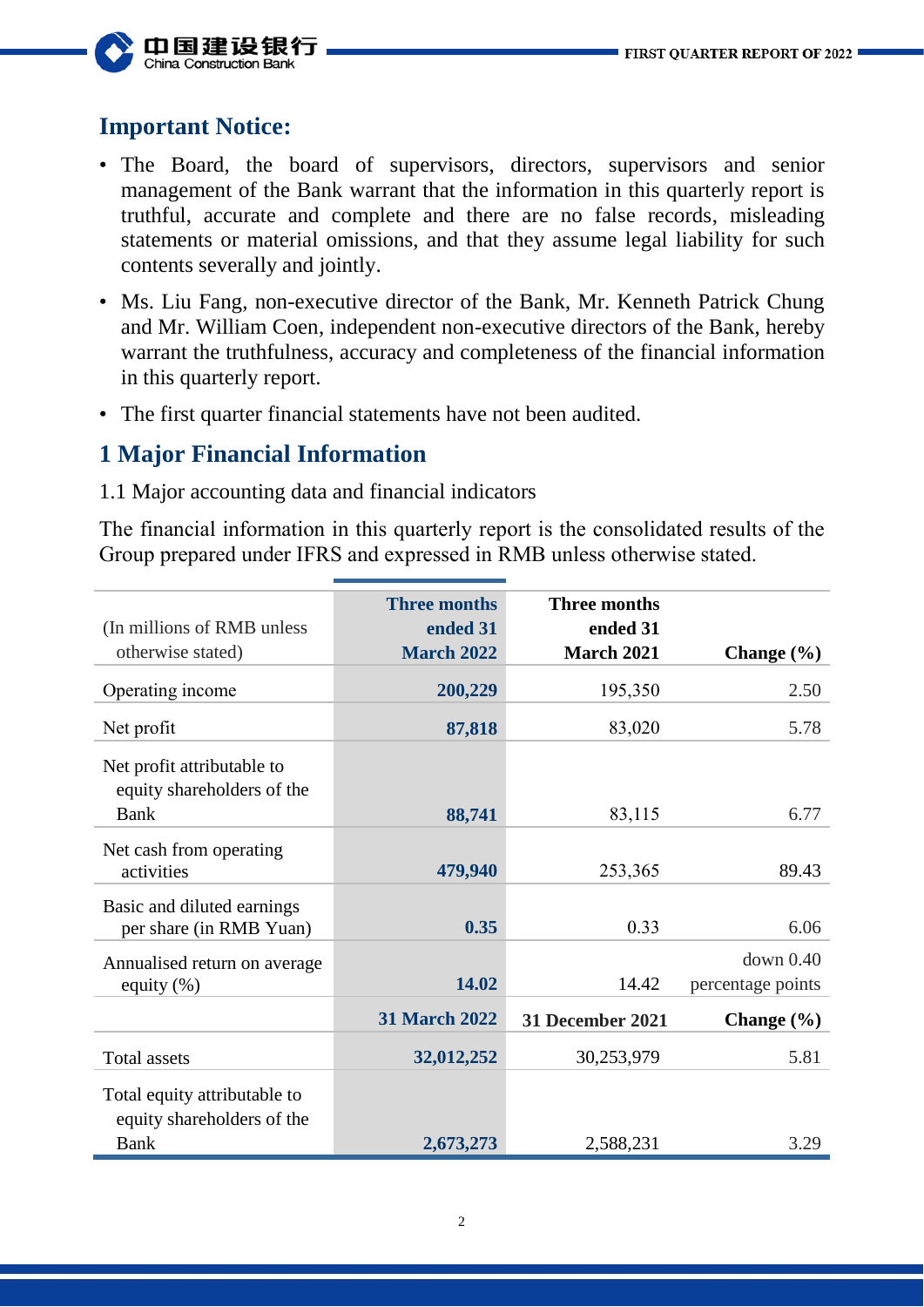

1.2 Changes in major accounting data and financial indicators and the causes thereof

| (In millions of<br><b>RMB</b> unless<br>otherwise<br>stated) | <b>Three months</b><br>ended 31<br><b>March 2022</b> | Three months<br>ended 31<br><b>March 2021</b> | Change $(\% )$ | Causes of the change                                                                                                                         |
|--------------------------------------------------------------|------------------------------------------------------|-----------------------------------------------|----------------|----------------------------------------------------------------------------------------------------------------------------------------------|
| Net cash from<br>operating<br>activities                     | 479,940                                              | 253,365                                       | 89.43          | Mainly due to a large<br>increase in net increase in<br>deposits from customers<br>and from banks and<br>non-bank financial<br>institutions. |

## **2 Particulars of Shareholders**

2.1 Number of ordinary shareholders and particulars of shareholding

As at 31 March 2022, the Bank had 373,414 ordinary shareholders, including 333,719 A-share holders and 39,695 H-share holders. Particulars of shareholding of top ten ordinary shareholders of the Bank are as follows:

|                                                                                                        |                          |                                       | Unit: share                           |
|--------------------------------------------------------------------------------------------------------|--------------------------|---------------------------------------|---------------------------------------|
| Name of ordinary shareholder                                                                           | Nature of shareholder    | <b>Total number of shares</b><br>held | <b>Shareholding</b><br>percentage (%) |
|                                                                                                        |                          | 142,590,494,651 (H-shares)            | 57.03                                 |
| Central Huijin Investment Ltd.                                                                         | <b>State</b>             | 195,941,976 (A-shares)                | 0.08                                  |
| HKSCC Nominees Limited <sup>1</sup>                                                                    | Foreign legal person     | 93,853,979,809 (H-shares)             | 37.54                                 |
| China Securities Finance Corporation<br>Limited                                                        | State-owned legal person | 2,189,259,672 (A-shares)              | 0.88                                  |
| State Grid Corporation of China <sup>2</sup>                                                           | State-owned legal person | 1,611,413,730 (H-shares)              | 0.64                                  |
| Reca Investment Limited                                                                                | Foreign legal person     | 856,000,000 (H-shares)                | 0.34                                  |
| China Yangtze Power Co., Limited 3                                                                     | State-owned legal person | 657,296,730 (H-shares)                | 0.26                                  |
| Hong Kong Securities Clearing Company<br>Ltd.                                                          | Foreign legal person     | 568,563,959 (A-shares)                | 0.23                                  |
| Central Huijin Asset Management Ltd.                                                                   | State-owned legal person | 496,639,800 (A-shares)                | 0.20                                  |
| China Baowu Steel Group Corporation<br>Limited                                                         | State-owned legal person | 335,000,000 (H-shares)                | 0.13                                  |
| Taiping Life Insurance Co., Ltd. $-$<br>Traditional – Ordinary insurance product –<br>$022L - CTO01SH$ | Others                   | 168,783,482 (A-shares)                | 0.07                                  |

1. It includes H-shares of the Bank held by Temasek Holdings (Private) Limited. As at 31 March 2022, State Grid Corporation of China and China Yangtze Power Co., Limited held 1,611,413,730 H-shares and 657,296,730 H-shares of the Bank respectively, all of which were held under the name of HKSCC Nominees Limited. Save the aforesaid H-shares of the Bank held by State Grid Corporation of China and China Yangtze Power Co., Limited, 93,853,979,809 H-shares of the Bank were held under the name of HKSCC Nominees Limited.

2. As at 31 March 2022, the holding of H-shares of the Bank by State Grid Corporation of China through its subsidiaries was as follows: State Grid International Development Co., Ltd. held 296,131,000 shares, State Grid International Development Limited held 1,315,282,730 shares.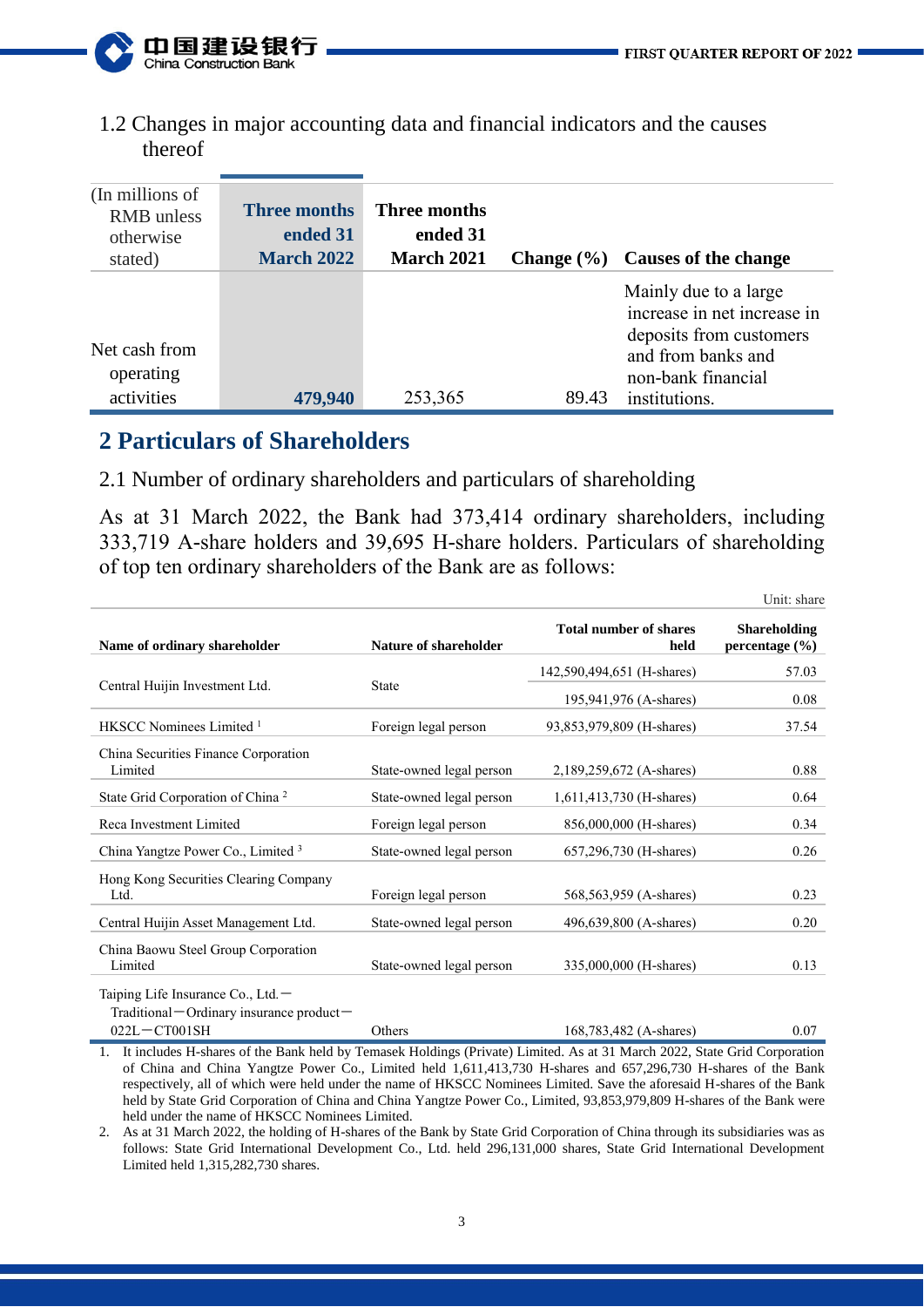- 山国建设 China Construction
- 3. As at 31 March 2022, China Yangtze Power Co., Limited directly held 648,993,000 H-shares of the Bank, and held 8,303,730 H-shares of the Bank through its subsidiary China Yangtze Power International (Hong Kong) Co., Limited.
- 4. Central Huijin Asset Management Ltd. is a wholly-owned subsidiary of Central Huijin Investment Ltd. HKSCC Nominees Limited is a wholly-owned subsidiary of Hong Kong Securities Clearing Company Ltd. Apart from these, the Bank is not aware of any connected relation or concerted action among the aforesaid shareholders.
- 5. None of the shares held by the aforesaid shareholders were subject to selling restrictions. None of the aforesaid shares were pledged, labelled or frozen except that the status of the shares held under the name of HKSCC Nominees Limited was unknown.

#### 2.2 Number of preference shareholders and particulars of shareholding

As at 31 March 2022, the Bank had 23 preference shareholders, all domestic preference shareholders. Particulars of shareholding of top ten domestic preference shareholders of the Bank are as follows:

|                                                      |                          |                                       | Unit: share                        |
|------------------------------------------------------|--------------------------|---------------------------------------|------------------------------------|
| Name of preference shareholder                       | Nature of shareholder    | <b>Total number</b><br>of shares held | Shareholding<br>percentage $(\% )$ |
| Shanghai Branch of Bank of China Limited             | Others                   | 90,000,000                            | 15.00                              |
| Hwabao Trust Co., Ltd.                               | Others                   | 86,140,000                            | 14.36                              |
| Bosera Asset Management Co., Limited                 | Others                   | 61,000,000                            | 10.17                              |
| China Life Insurance Company Limited                 | Others                   | 50,000,000                            | 8.33                               |
| China Mobile Communications Group Co., Ltd.          | State-owned legal person | 50,000,000                            | 8.33                               |
| Jiangsu International Trust Corporation Limited      | Others                   | 45,860,000                            | 7.64                               |
| CITIC Securities Co., Ltd.                           | Others                   | 38,520,000                            | 6.42                               |
| Truvalue Asset Management Co., Limited               | Others                   | 27,022,000                            | 4.50                               |
| GF Securities Asset Management (Guangdong) Co., Ltd. | Others                   | 27,000,000                            | 4.50                               |
| Postal Savings Bank of China Co., Ltd.               | Others                   | 27,000,000                            | 4.50                               |

1. Particulars of shareholding of the preference shareholders were based on the information in the Bank's register of preference shareholders. None of the aforesaid shares had restoration of voting rights of the preference shares, or were pledged, labelled or frozen.

2. The Bank is not aware of any connected relation or concerted action among the aforesaid preference shareholders, or between the aforesaid preference shareholders and the top ten ordinary shareholders.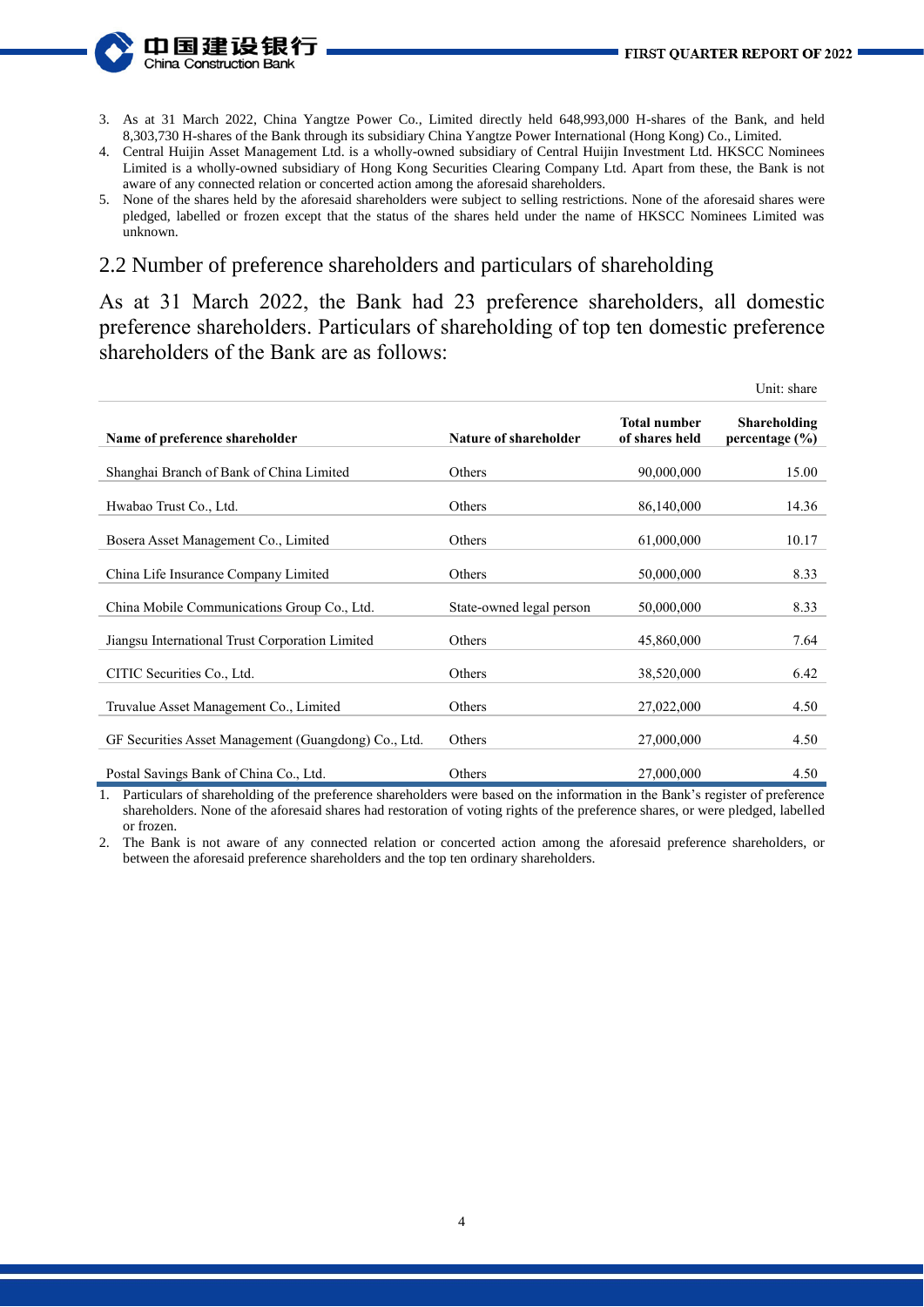

## **3 Other Important Information**

3.1 Highlights of operating results

3.1.1 Analysis of items in the statement of financial position

As at 31 March 2022, the Group's assets were RMB32,012,252 million, an increase of RMB1,758,273 million or 5.81% over the end of last year. The Group's liabilities were RMB29,314,072 million, an increase of RMB1,674,215 million or 6.06% over the end of last year.

The Group steadily advanced the "Three Major Strategies" of house rental, inclusive finance and FinTech. By the end of March 2022, the Group's comprehensive house rental service platform had provided a transparent trading platform for 15,600 enterprises and 39 million individual landlords and tenants; it had opened and operated 189 "CCB Home" long-term rental communities, participated in more than 400 indemnificatory housing projects in major cities across the country, and launched its indemnificatory housing APP in more than 60 cities. The Bank's loans for house rental business grew rapidly, with a loan balance of RMB162,822 million at the end of March 2022. The size of inclusive finance loans and the number of borrowers kept increasing as the Group continued to expand the inclusive finance strategy to cover more customers. Inclusive finance loans totalled RMB2,024,156 million, an increase of RMB150,473 million over the end of 2021. The number of inclusive financial loan borrowers reached 2.09 million, an increase of 153,300 over the end of 2021. Agriculture-related loans amounted to RMB2,668,775 million, an increase of RMB202,957 million over the end of 2021. The Group continued to build independent and controllable capacity under the FinTech strategy, and focused on developing the "binary star" APPs of mobile banking and "CCB Lifestyle" and building "three major middle platforms". CCB Life Insurance Co., Ltd. successfully launched the "new generation" insurance business system, contributing to new progress in the group-level integration. The Group accelerated the development of new finance ecology and scenarios, to effectively facilitate the digitalised operation across the bank.

Gross loans and advances to customers were RMB19,746,977 million, an increase of RMB939,147 million or 4.99% over the end of last year. Specifically, corporate loans, personal loans, discounted bills and accrued interest were RMB11,148,384 million, RMB8,093,079 million, RMB457,486 million and RMB48,028 million, respectively. Financial investments were RMB7,926,265 million, an increase of RMB284,346 million or 3.72% over the end of last year. The Bank focused on the national strategic goal of carbon peaking and neutrality, and vigorously promoted the green finance business. The Bank's green loans amounted to RMB2.26 trillion, up RMB297,222 million or 15.14% over the end of last year. It proactively conducted green bond investments with market-leading growth rate, which boosted more than RMB110 billion direct green financing in the first quarter 2022.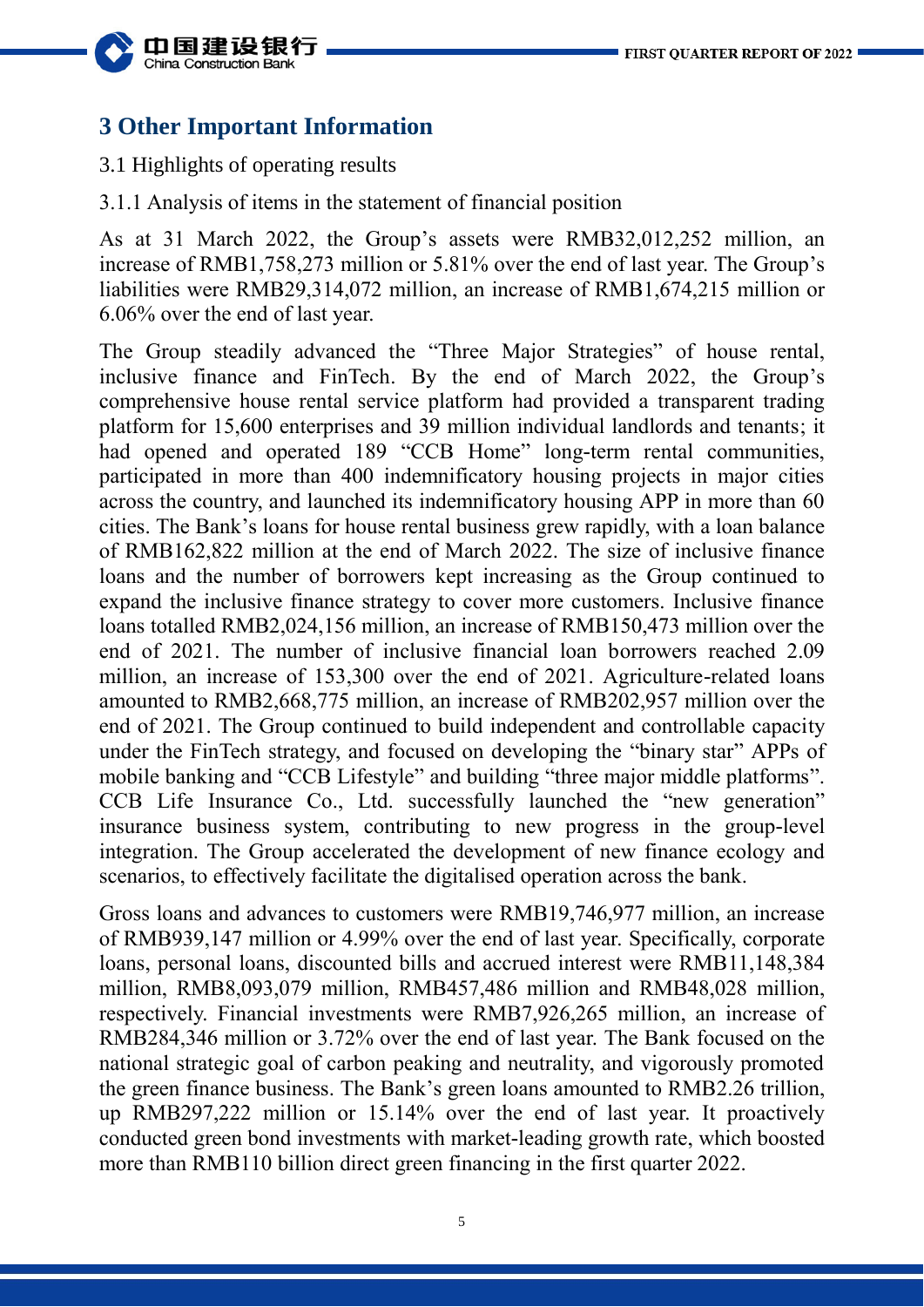

Deposits from customers were RMB23,880,522 million, an increase of RMB1,501,708 million or 6.71% over the end of last year. Specifically, time deposits and demand deposits of the Group were RMB11,562,373 million and RMB11,970,998 million respectively; corporate deposits and personal deposits of the Group were RMB11,044,143 million and RMB12,489,228 million respectively; accrued interest was RMB347,151 million.

The non-performing loans increased by RMB10,481 million to RMB276,552 million in accordance with the five-category loan classification standard. The non-performing loan ratio was 1.40%, a decrease of 0.02 percentage points from the end of last year. The ratio of allowances to non-performing loans was 246.36%, up 6.40 percentage points from the end of last year.

Total equity was RMB2,698,180 million, an increase of RMB84,058 million or 3.22% over the end of last year. Specifically, total equity attributable to equity shareholders of the Bank was RMB2,673,273 million, an increase of RMB85,042 million or 3.29% over the end of last year.

As at 31 March 2022, the Group's total capital ratio, Tier 1 ratio and Common Equity Tier 1 ratio, which were calculated in accordance with the *Capital Rules for Commercial Banks (Provisional)* in consideration of relevant rules for the transitional period, were 17.91%, 14.21% and 13.67%, respectively, all in compliance with regulatory requirements.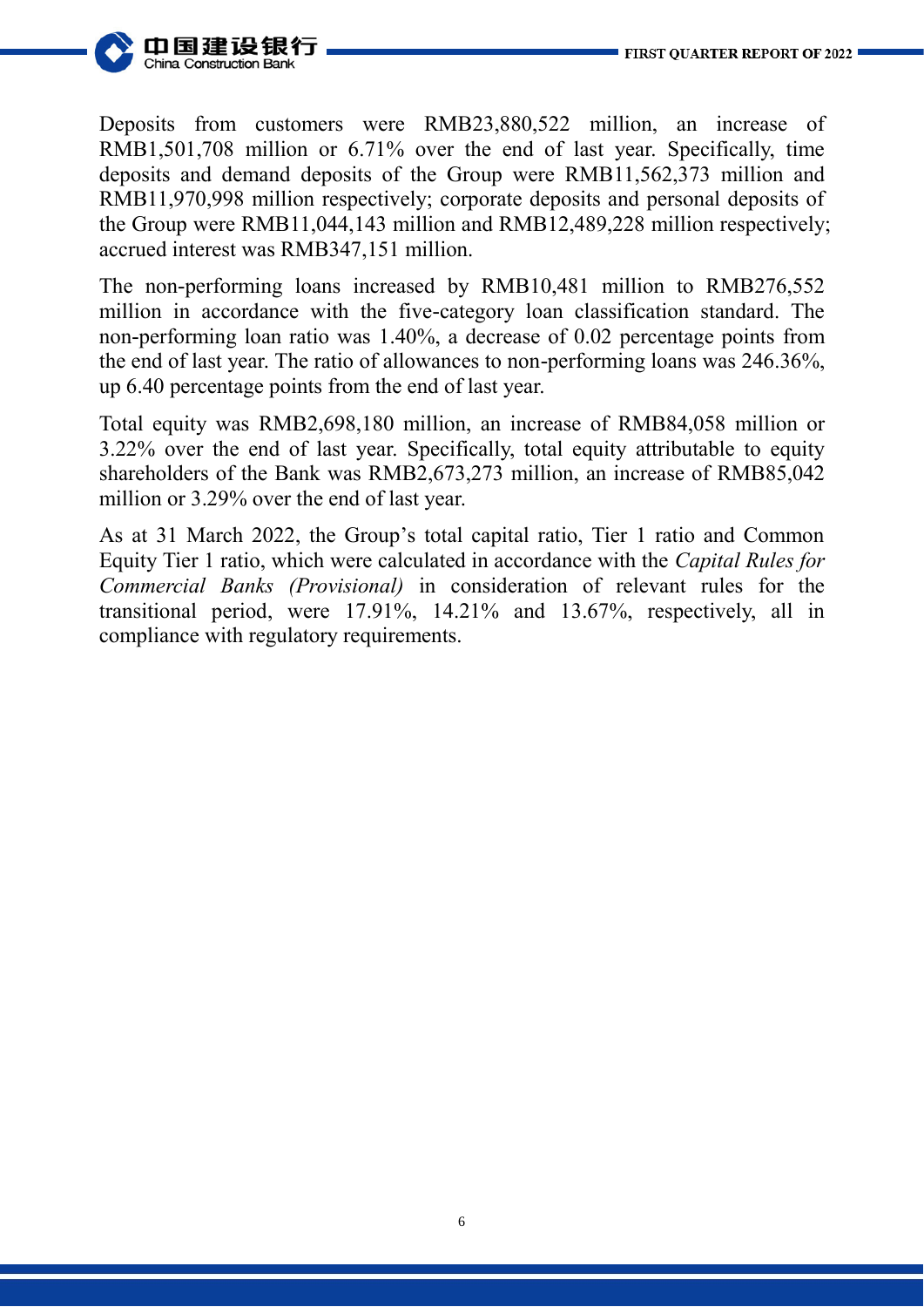

### 3.1.2 Analysis of items in the statement of comprehensive income

For the three months ended 31 March 2022, the Group reaped net profit of RMB87,818 million, of which net profit attributable to equity shareholders of the Bank was RMB88,741 million, up 5.78% and 6.77% respectively over the same period last year. Annualised return on average assets was 1.13%, and annualised return on average equity was 14.02%.

Net interest income was RMB159,491 million, up 8.39% over the same period last year. Net interest spread was 1.96%, staying flat from the same period last year. Net interest margin was 2.15%, up 0.02 percentage points from the same period last year. This was mainly due to the optimisation in product structure.

Net fee and commission income was RMB41,073 million, down slightly from the same period last year. This was mainly because income from certain products decreased from the same period last year as the Bank supported the development of the real economy through continuous reduction and exemption of service fees; products including wealth management services, agency services and trust and fiduciary activities maintained steady growth.

Operating expenses were RMB44,236 million, an increase of RMB1,587 million from the same period last year. Cost-to-income ratio rose to 21.35%, up 0.27 percentage points from the same period last year.

Impairment losses were RMB51,812 million, a decrease of RMB451 million from the same period last year. Specifically, credit impairment losses were RMB51,514 million, down 1.47% from the same period last year.

Income tax expense was RMB16,151 million, a decrease of RMB1,149 million from the same period last year. The effective income tax rate was 15.53%.

3.2 Implementation of cash dividend policy during the reporting period

During the reporting period, the Bank did not distribute any dividend of preference shares or ordinary shares.

3.3 Other major issues

In January 2022, the Bank completed the issuance of US\$2 billion Tier 2 capital bonds in overseas markets.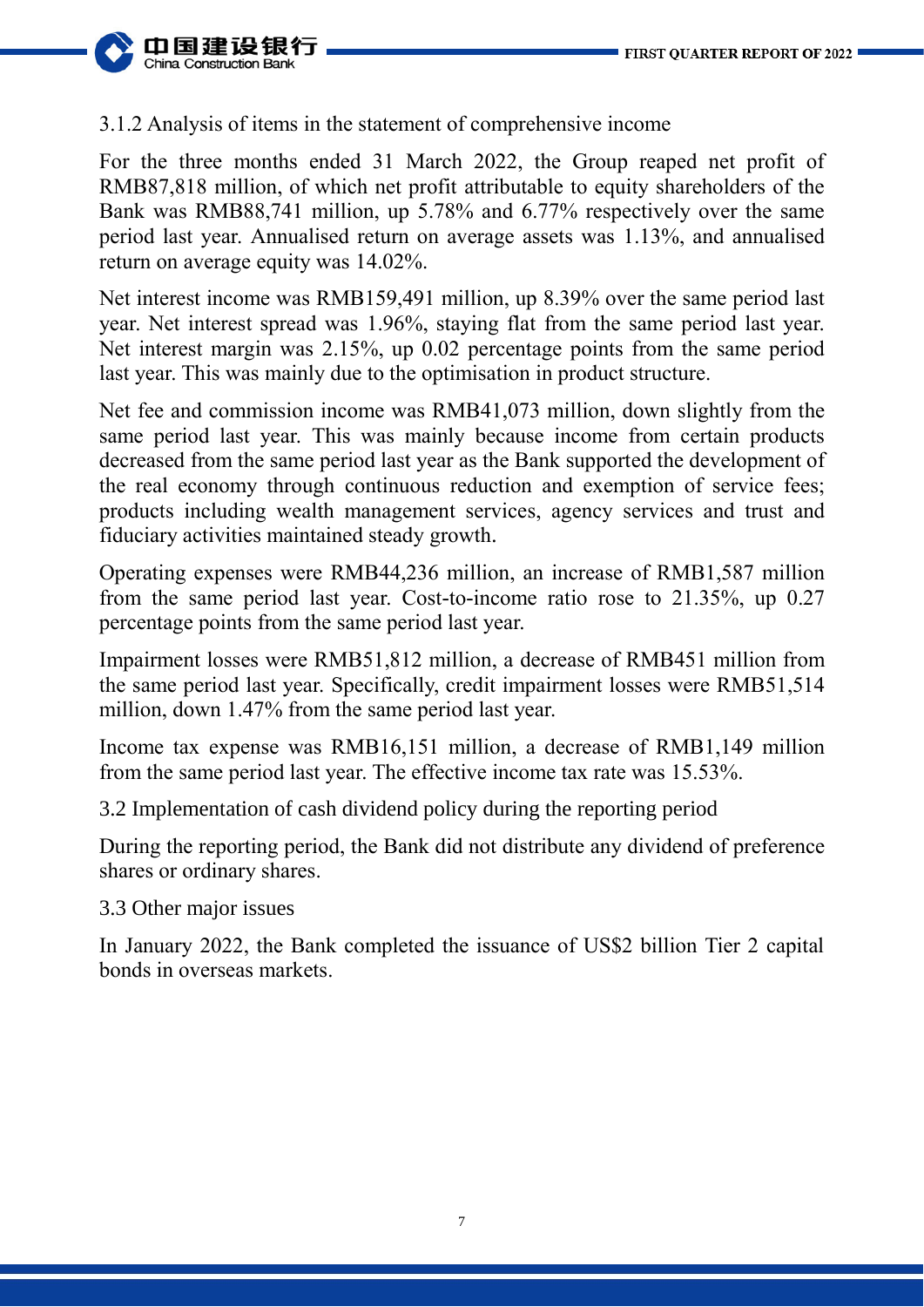

#### **4 QUARTERLY FINANCIAL STATEMENTS FINANCIAL STATEMENTS PREPARED IN ACCORDANCE WITH INTERNATIONAL FINANCIAL REPORTING STANDARDS**

#### China Construction Bank Corporation Consolidated statement of comprehensive income For the three months ended 31 March 2022 *(Expressed in millions of RMB, unless otherwise stated)*

|                                                  | Three months ended 31 March |             |
|--------------------------------------------------|-----------------------------|-------------|
|                                                  | 2022                        | 2021        |
|                                                  | (Unaudited)                 | (Unaudited) |
| Interest income                                  | 278,669                     | 255,239     |
| Interest expense                                 | (119, 178)                  | (108,091)   |
| Net interest income                              | 159,491                     | 147,148     |
| Fee and commission income                        | 45,578                      | 45,545      |
| Fee and commission expense                       | (4,505)                     | (4, 466)    |
| Net fee and commission income                    | 41,073                      | 41,079      |
| Net trading gain                                 | 1,360                       | 1,555       |
| Dividend income                                  | 596                         | 369         |
| Net (loss)/gain arising from investment          |                             |             |
| securities                                       | (5,791)                     | 2,280       |
| Net gain on derecognition of                     |                             |             |
| financial assets measured at                     |                             |             |
| amortised cost                                   | 15                          | 1,113       |
| Other operating income, net:                     |                             |             |
| - Other operating income                         | 35,897                      | 23,418      |
| - Other operating expense                        | (32, 412)                   | (21, 612)   |
| Other operating income, net                      | 3,485                       | 1,806       |
| <b>Operating income</b>                          | 200,229                     | 195,350     |
| <b>Operating expenses</b>                        | (44,236)                    | (42, 649)   |
|                                                  | 155,993                     | 152,701     |
| Credit impairment losses                         | (51, 514)                   | (52, 284)   |
| Other impairment losses                          | (298)                       | 21          |
| Share of losses of associates and joint ventures | (212)                       | (118)       |
| Profit before tax                                | 103,969                     | 100,320     |
| Income tax expense                               | (16, 151)                   | (17,300)    |
| Net profit                                       | 87,818                      | 83,020      |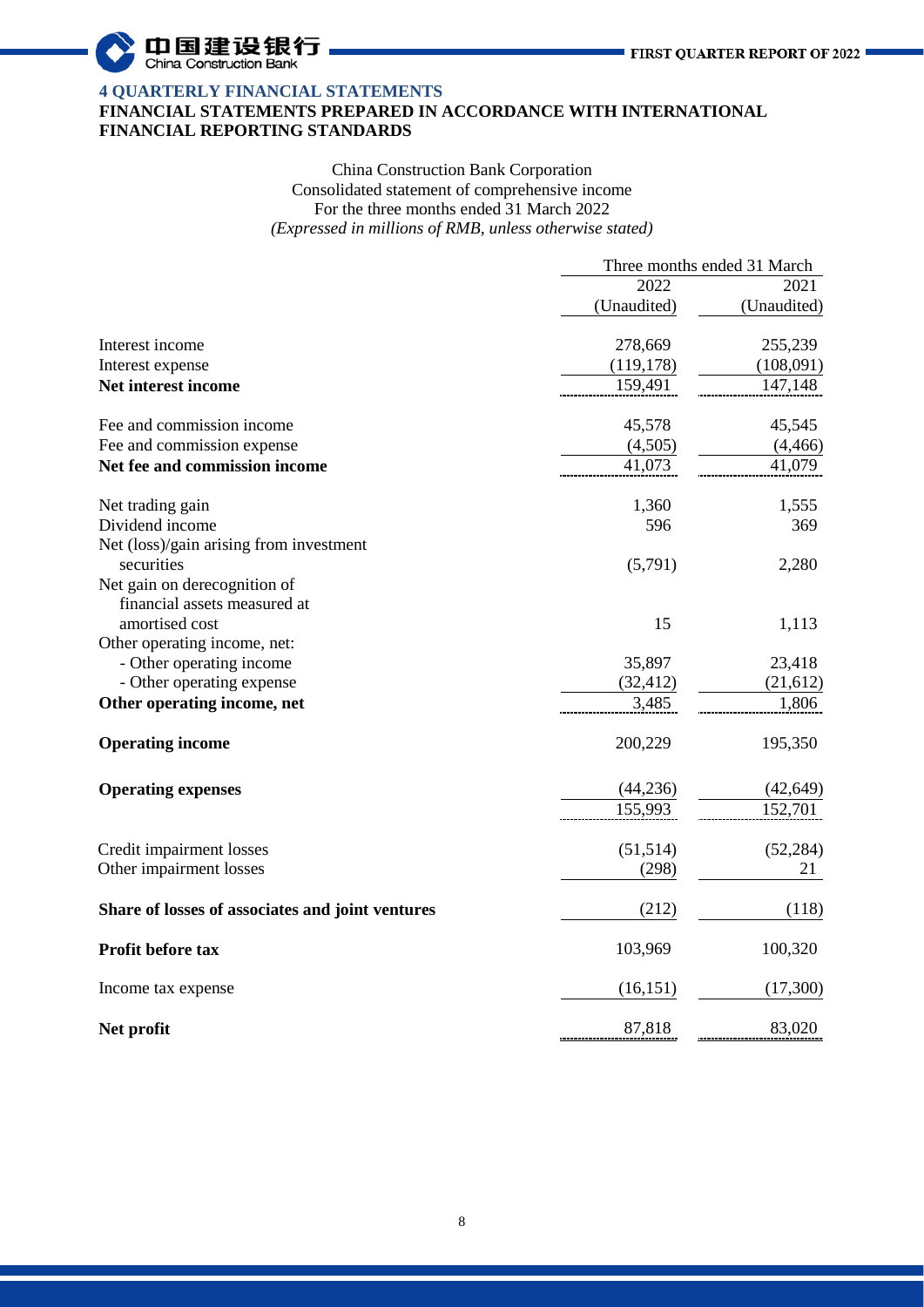

#### China Construction Bank Corporation Consolidated statement of comprehensive income (continued) For the three months ended 31 March 2022 *(Expressed in millions of RMB, unless otherwise stated)*

|                                                                                                              | Three months ended 31 March |             |
|--------------------------------------------------------------------------------------------------------------|-----------------------------|-------------|
|                                                                                                              | 2022                        | 2021        |
|                                                                                                              | (Unaudited)                 | (Unaudited) |
| Other comprehensive income:                                                                                  |                             |             |
| (1) Other comprehensive income that will not be<br>reclassified to profit or loss                            |                             |             |
| Fair value changes of equity instruments designated as<br>measured at fair value through other comprehensive |                             |             |
| income                                                                                                       | (211)                       | (112)       |
| Others                                                                                                       |                             | 5           |
| Subtotal                                                                                                     | (211)                       | (107)       |
| (2) Other comprehensive income                                                                               |                             |             |
| that may be reclassified subsequently to profit or loss                                                      |                             |             |
| Fair value changes of debt instruments measured at fair value                                                |                             |             |
| through other comprehensive income                                                                           | (3,729)                     | (1,665)     |
| Allowances for credit losses of debt instruments measured at                                                 |                             |             |
| fair value through other comprehensive income                                                                | 669                         | (146)       |
| Reclassification adjustments included in profit or loss due to                                               |                             |             |
| disposals                                                                                                    | (67)                        | (181)       |
| Net gain on cash flow hedges                                                                                 | 30                          | 230         |
| Exchange difference on translating foreign operations                                                        | (399)                       | (1,255)     |
| Subtotal                                                                                                     | (3,496)                     | (3,017)     |
| Other comprehensive income for the period, net of tax                                                        | (3,707)                     | (3,124)     |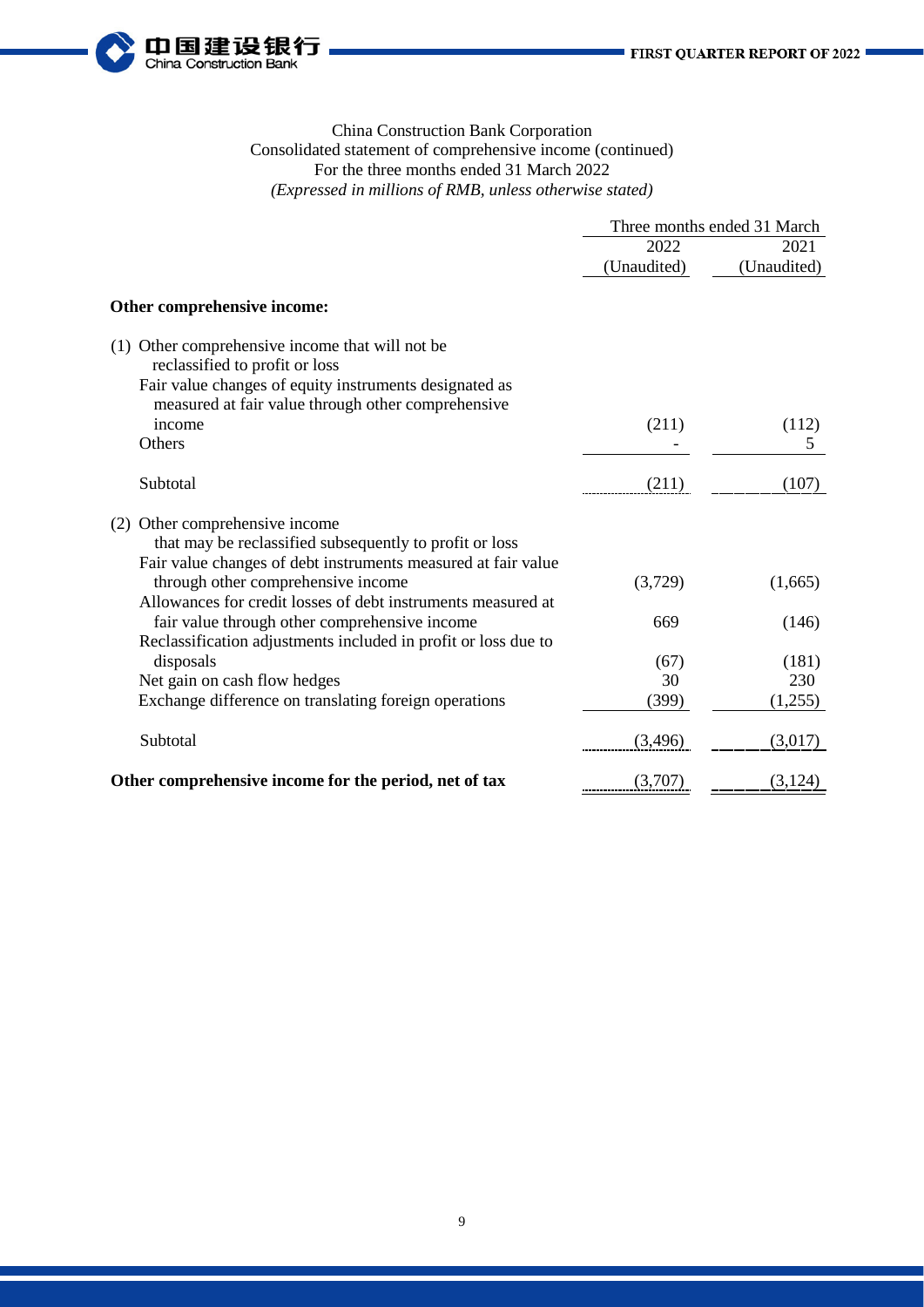

#### China Construction Bank Corporation Consolidated statement of comprehensive income (continued) For the three months ended 31 March 2022 *(Expressed in millions of RMB, unless otherwise stated)*

|                                                    | Three months ended 31 March |             |
|----------------------------------------------------|-----------------------------|-------------|
|                                                    | 2022                        | 2021        |
|                                                    | (Unaudited)                 | (Unaudited) |
| Total comprehensive income for the period          | 84,111                      | 79,896      |
| Net profit attributable to:                        |                             |             |
| Equity shareholders of the Bank                    | 88,741                      | 83,115      |
| Non-controlling interests                          | (923)                       | (95)        |
|                                                    | 87,818                      | 83,020      |
| Total comprehensive income attributable to:        |                             |             |
| Equity shareholders of the Bank                    | 85,042                      | 79,966      |
| Non-controlling interests                          | (931)                       | (70)        |
|                                                    | 84,111                      | 79,896      |
| Basic and diluted earnings per share (in RMB Yuan) | 0.35                        | 0.33        |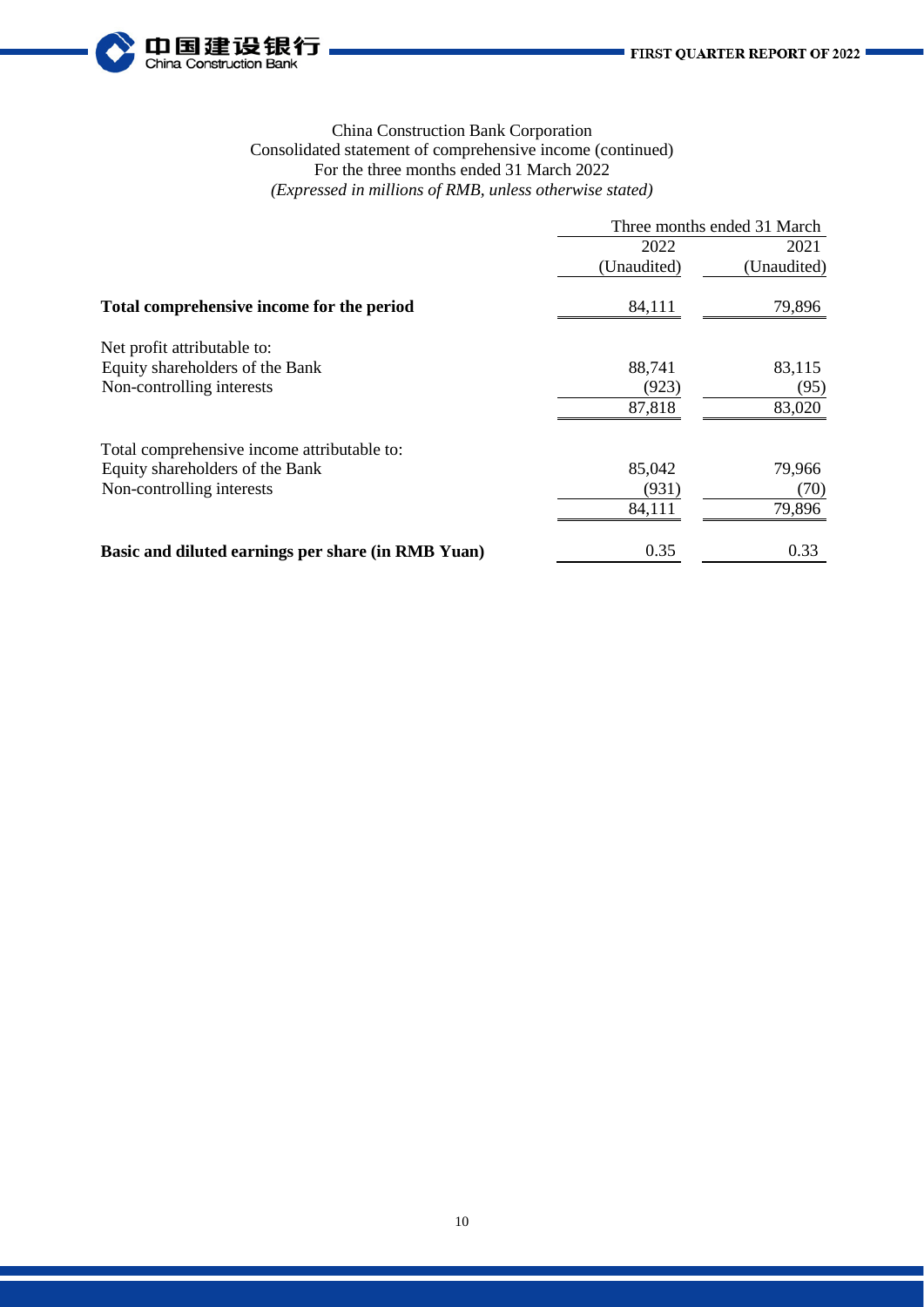

#### China Construction Bank Corporation Consolidated statement of financial position As at 31 March 2022 *(Expressed in millions of RMB, unless otherwise stated)*

|                                                                | 31 March<br>2022<br>(Unaudited) | 31 December<br>2021<br>(Audited) |
|----------------------------------------------------------------|---------------------------------|----------------------------------|
| <b>Assets:</b>                                                 |                                 |                                  |
| Cash and deposits with central banks                           | 2,931,977                       | 2,763,892                        |
| Deposits with banks and non-bank financial institutions        | 253,715                         | 155,107                          |
| Precious metals                                                | 193,982                         | 121,493                          |
| Placements with banks and non-bank financial institutions      | 247,182                         | 188,162                          |
| Positive fair value of derivatives                             | 36,202                          | 31,550                           |
| Financial assets held under resale agreements                  | 635,219                         | 549,078                          |
| Loans and advances to customers                                | 19,067,190                      | 18,170,492                       |
| Financial investments                                          |                                 |                                  |
| Financial assets measured at fair value through profit or loss | 580,999                         | 545,273                          |
| Financial assets measured at amortised cost                    | 5,420,940                       | 5,155,168                        |
| Financial assets measured at fair value through other          |                                 |                                  |
| comprehensive income                                           | 1,924,326                       | 1,941,478                        |
| Long-term equity investments                                   | 20,374                          | 18,875                           |
| <b>Fixed assets</b>                                            | 169,278                         | 168,326                          |
| Land use rights                                                | 13,455                          | 13,630                           |
| Intangible assets                                              | 5,689                           | 5,858                            |
| Goodwill                                                       | 2,126                           | 2,141                            |
| Deferred tax assets                                            | 101,865                         | 92,343                           |
| Other assets                                                   | 407,733                         | 331,113                          |
| <b>Total assets</b>                                            | 32,012,252                      | 30,253,979                       |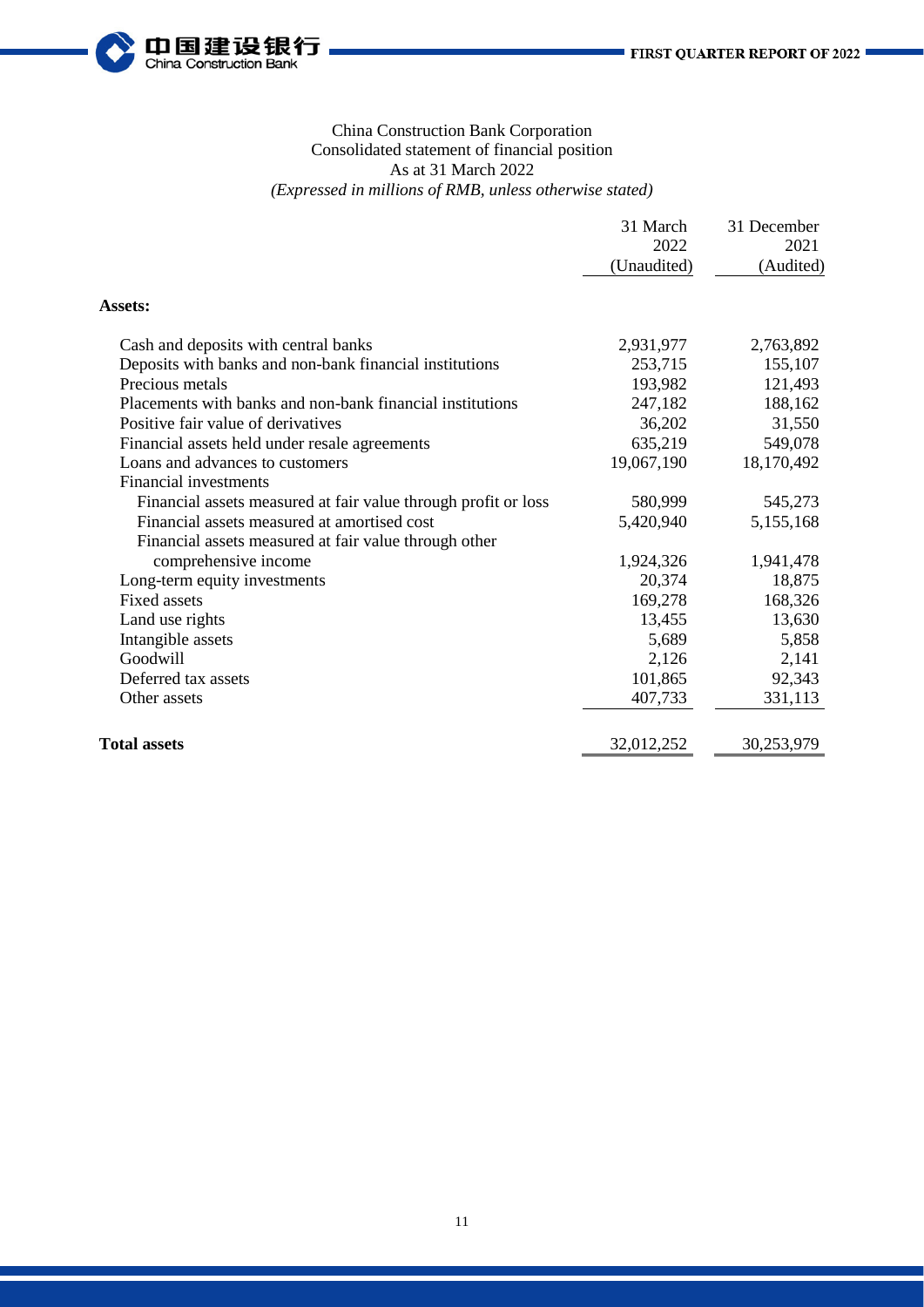

#### China Construction Bank Corporation Consolidated statement of financial position (continued) As at 31 March 2022 *(Expressed in millions of RMB, unless otherwise stated)*

|                                                                     | 31 March<br>2022<br>(Unaudited) | 31 December<br>2021<br>(Audited) |
|---------------------------------------------------------------------|---------------------------------|----------------------------------|
| <b>Liabilities:</b>                                                 |                                 |                                  |
| Borrowings from central banks                                       | 725,473                         | 685,033                          |
| Deposits from banks and non-bank financial institutions             | 1,900,364                       | 1,932,926                        |
| Placements from banks and non-bank financial institutions           | 382,413                         | 299,275                          |
| Financial liabilities measured at fair value through profit or loss | 265,111                         | 229,022                          |
| Negative fair value of derivatives                                  | 39,840                          | 31,323                           |
| Financial assets sold under repurchase agreements                   | 40,546                          | 33,900                           |
| Deposits from customers                                             | 23,880,522                      | 22,378,814                       |
| Accrued staff costs                                                 | 36,915                          | 40,998                           |
| Taxes payable                                                       | 110,741                         | 86,342                           |
| Provisions                                                          | 46,927                          | 45,903                           |
| Debt securities issued                                              | 1,369,323                       | 1,323,377                        |
| Deferred tax liabilities                                            | 602                             | 1,395                            |
| Other liabilities                                                   | 515,295                         | 551,549                          |
| <b>Total liabilities</b>                                            | 29,314,072                      | 27,639,857                       |
|                                                                     |                                 |                                  |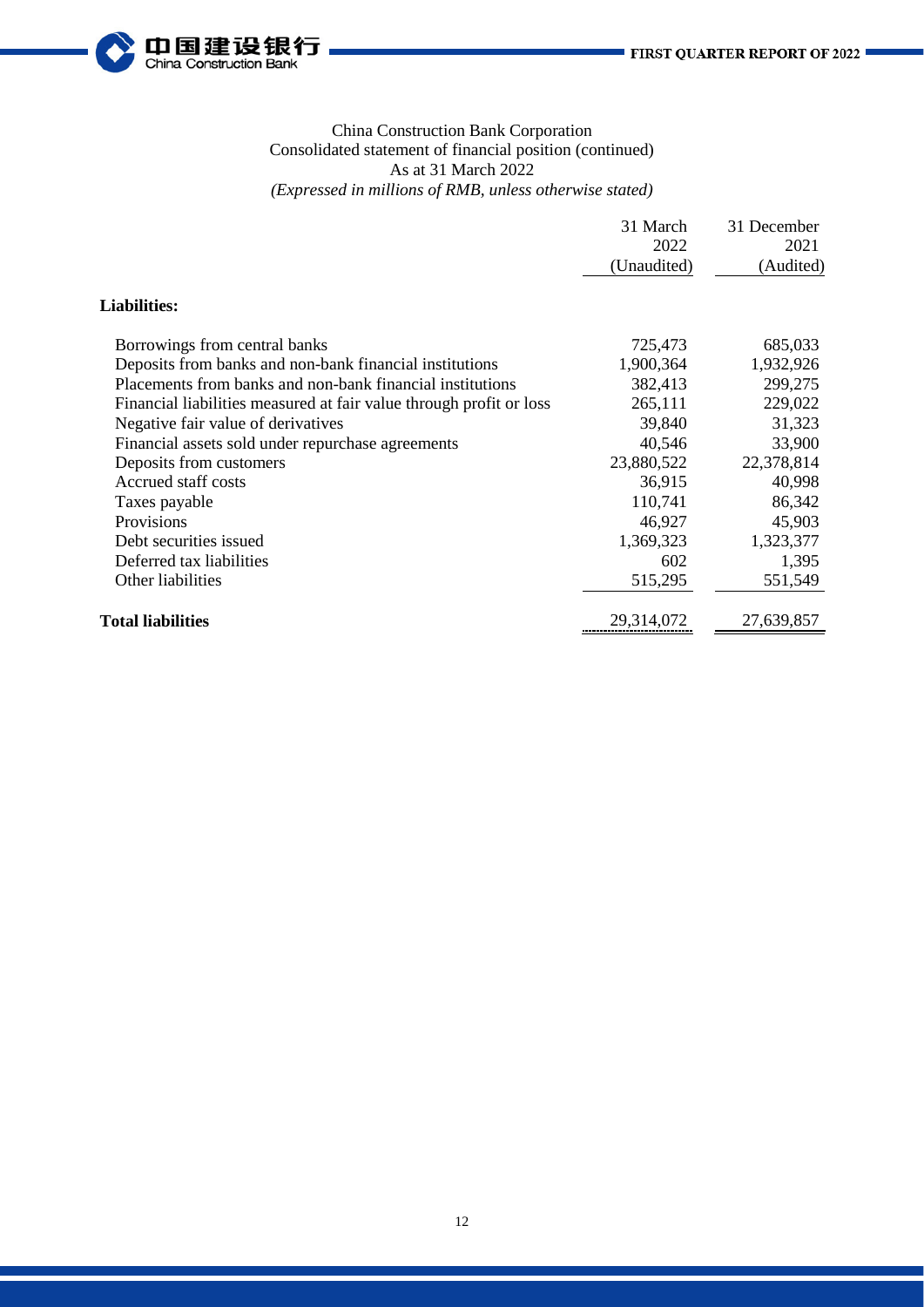

#### China Construction Bank Corporation Consolidated statement of financial position (continued) As at 31 March 2022 *(Expressed in millions of RMB, unless otherwise stated)*

| 31 March<br>2022 | 31 December<br>2021 |
|------------------|---------------------|
|                  | (Audited)           |
|                  |                     |
| 250,011          | 250,011             |
|                  |                     |
| 59,977           | 59,977              |
| 39,991           | 39,991              |
| 134,925          | 134,925             |
| 17,639           | 21,338              |
| 305,571          | 305,571             |
| 381,724          | 381,621             |
| 1,483,435        | 1,394,797           |
| 2,673,273        | 2,588,231           |
| 24,907           | 25,891              |
| 2,698,180        | 2,614,122           |
| 32,012,252       | 30,253,979          |
|                  | (Unaudited)         |

Approved and authorised for issue by the Board of Directors on 29 April 2022.

Liu Fang Kenneth Patrick Chung William Coen<br>Non-executive director Independent non-executive Independent non-exe *Non-executive director Independent non-executive director*

*Independent non-executive director*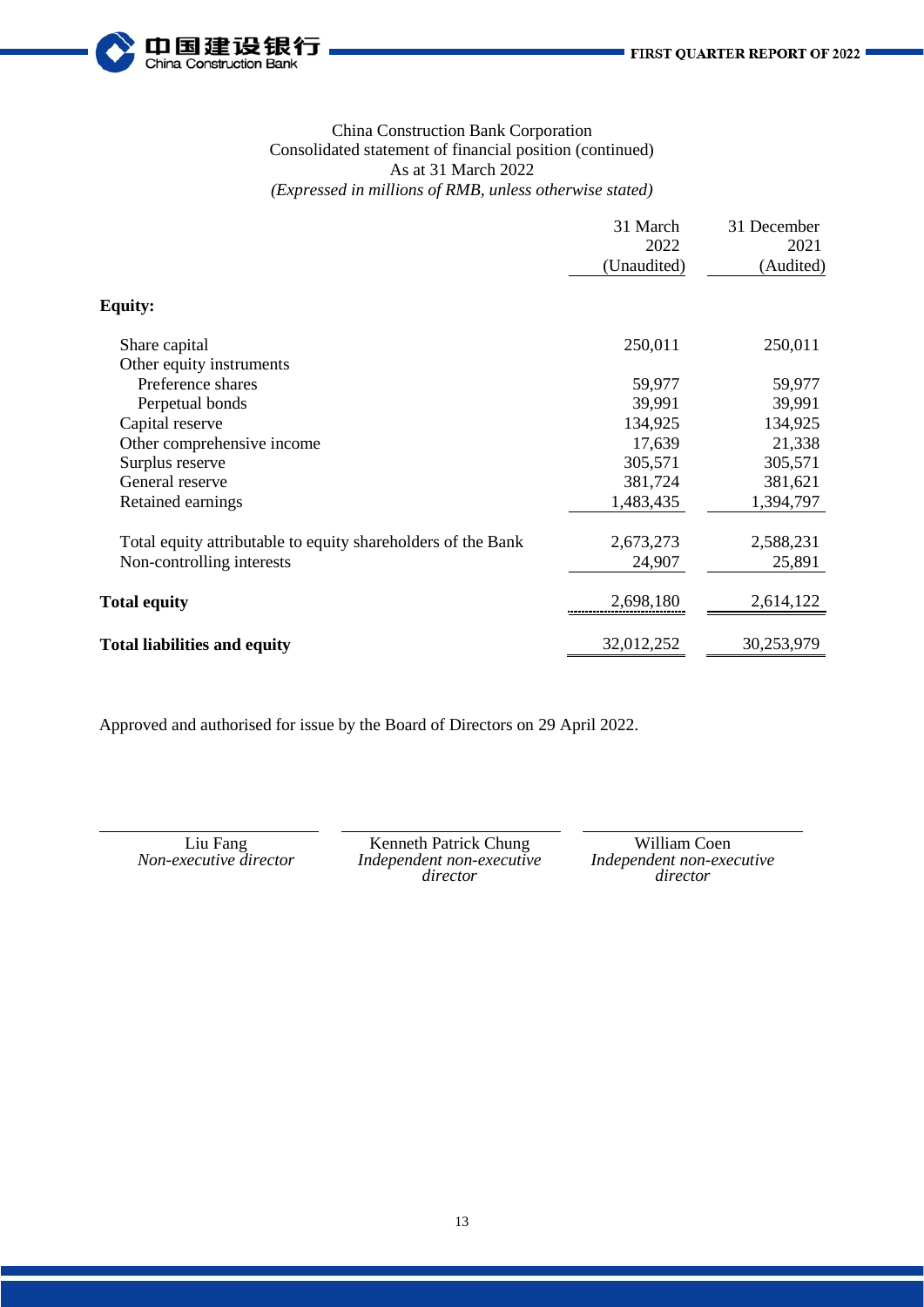

#### China Construction Bank Corporation Consolidated statement of cash flows For the three months ended 31 March 2022 *(Expressed in millions of RMB, unless otherwise stated)*

|                                                           | Three months ended 31 March |             |
|-----------------------------------------------------------|-----------------------------|-------------|
|                                                           | 2022                        | 2021        |
|                                                           | (Unaudited)                 | (Unaudited) |
| <b>Cash flows from operating activities:</b>              |                             |             |
| Profit before tax                                         | 103,969                     | 100,320     |
| Adjustments for:                                          |                             |             |
| - Credit impairment losses                                | 51,514                      | 52,284      |
| - Other impairment losses                                 | 298                         | (21)        |
| - Depreciation and amortisation                           | 6,592                       | 6,440       |
| - Interest income from impaired financial assets          | (1,140)                     | (1,132)     |
| - Revaluation loss on financial instruments               |                             |             |
| measured at fair value through profit or loss             | 5,879                       | 452         |
| - Share of losses of associates and joint ventures        | 212                         | 118         |
| - Dividend income                                         | (596)                       | (369)       |
| - Unrealised foreign exchange loss/(gain)                 | 1,064                       | (4,273)     |
| - Interest expense on bonds issued                        | 5,285                       | 4,501       |
| - Interest income from investment securities and net      |                             |             |
| income from disposal                                      | (53, 859)                   | (54, 911)   |
| $-$ Net loss/(gain) on disposal of fixed assets and other |                             |             |
| long-term assets                                          | 9                           | (61)        |
|                                                           | 119,227                     | 103,348     |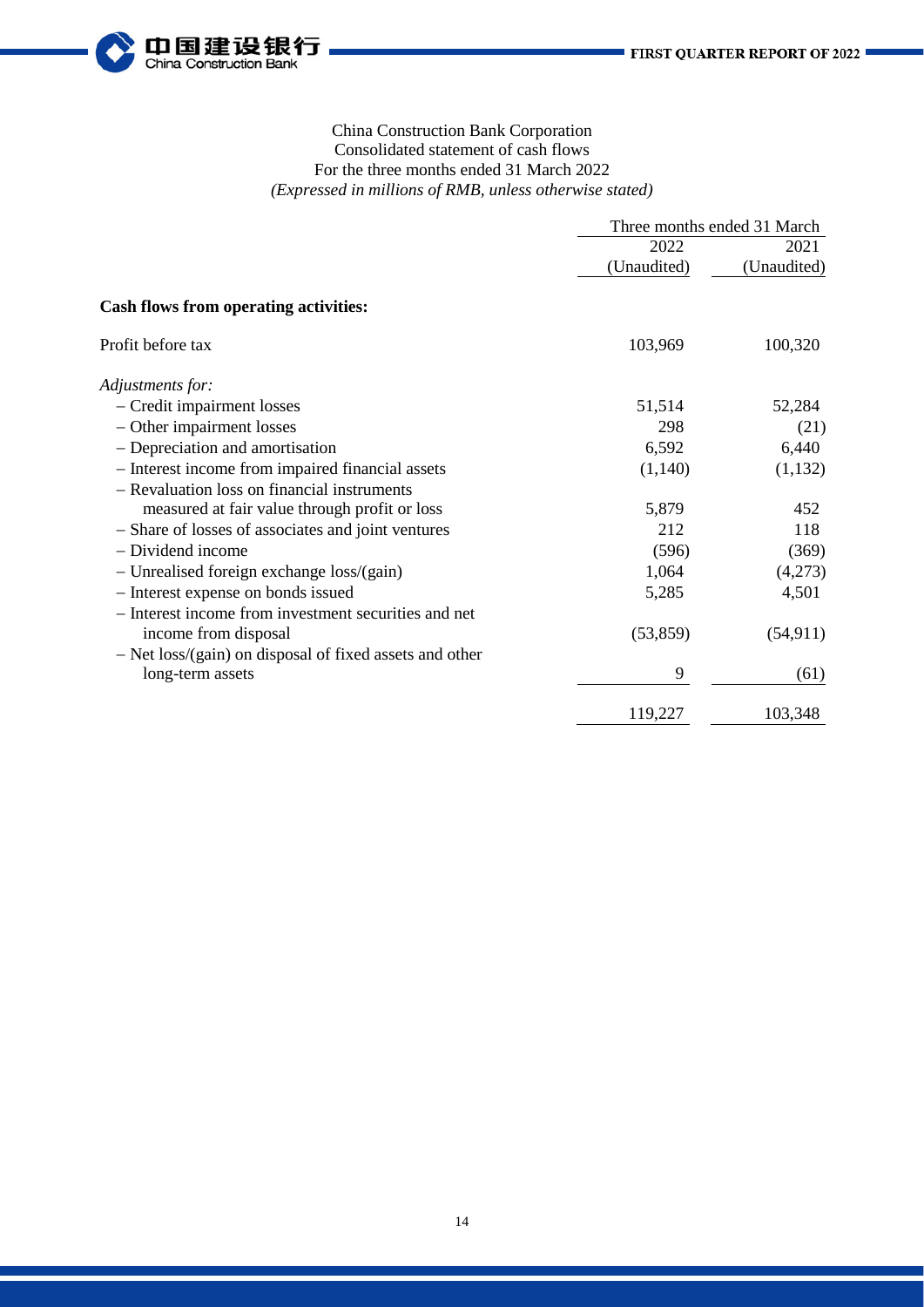

#### China Construction Bank Corporation Consolidated statement of cash flows (continued) For the three months ended 31 March 2022 *(Expressed in millions of RMB, unless otherwise stated)*

|                                                               | Three months ended 31 March |             |
|---------------------------------------------------------------|-----------------------------|-------------|
|                                                               | 2022                        | 2021        |
|                                                               | (Unaudited)                 | (Unaudited) |
| Cash flows from operating activities (continued):             |                             |             |
| Changes in operating assets:                                  |                             |             |
| Net increase in deposits with central banks and with banks    |                             |             |
| and non-bank financial institutions                           | (111, 577)                  | (82, 317)   |
| Net decrease/(increase) in placements with banks and non-     |                             |             |
| bank financial institutions                                   | 38,083                      | (3,301)     |
| Net (increase)/decrease in financial assets held under resale |                             |             |
| agreements                                                    | (86, 282)                   | 123,691     |
| Net increase in loans and advances to customers               | (944, 235)                  | (892, 630)  |
| Net (increase)/decrease in financial assets held for trading  |                             |             |
| purposes                                                      | (15,898)                    | 5,042       |
| Net increase in other operating assets                        | (129, 442)                  | (112, 135)  |
|                                                               | (1,249,351)                 | (961, 650)  |
| Changes in operating liabilities:                             |                             |             |
| Net increase/(decrease) in borrowings from central banks      | 39,688                      | (15,728)    |
| Net increase in deposits from customers and from banks        |                             |             |
| and non-bank financial institutions                           | 1,473,271                   | 1,130,203   |
| Net increase in placements from banks and non-bank            |                             |             |
| financial institutions                                        | 83,345                      | 86,272      |
| Net increase in financial liabilities measured at fair        |                             |             |
| value through profit or loss                                  | 36,127                      | 54,875      |
| Net increase/(decrease) in financial assets sold under        |                             |             |
| repurchase agreements                                         | 6,697                       | (28, 681)   |
| Net increase/(decrease) in certificates of deposit issued     | 7,930                       | (44, 853)   |
| Income tax paid                                               | (2,252)                     | (7,502)     |
| Net decrease in other operating liabilities                   | (34, 742)                   | (62, 919)   |
|                                                               | 1,610,064                   | 1,111,667   |
| Net cash from operating activities                            | 479,940                     | 253,365     |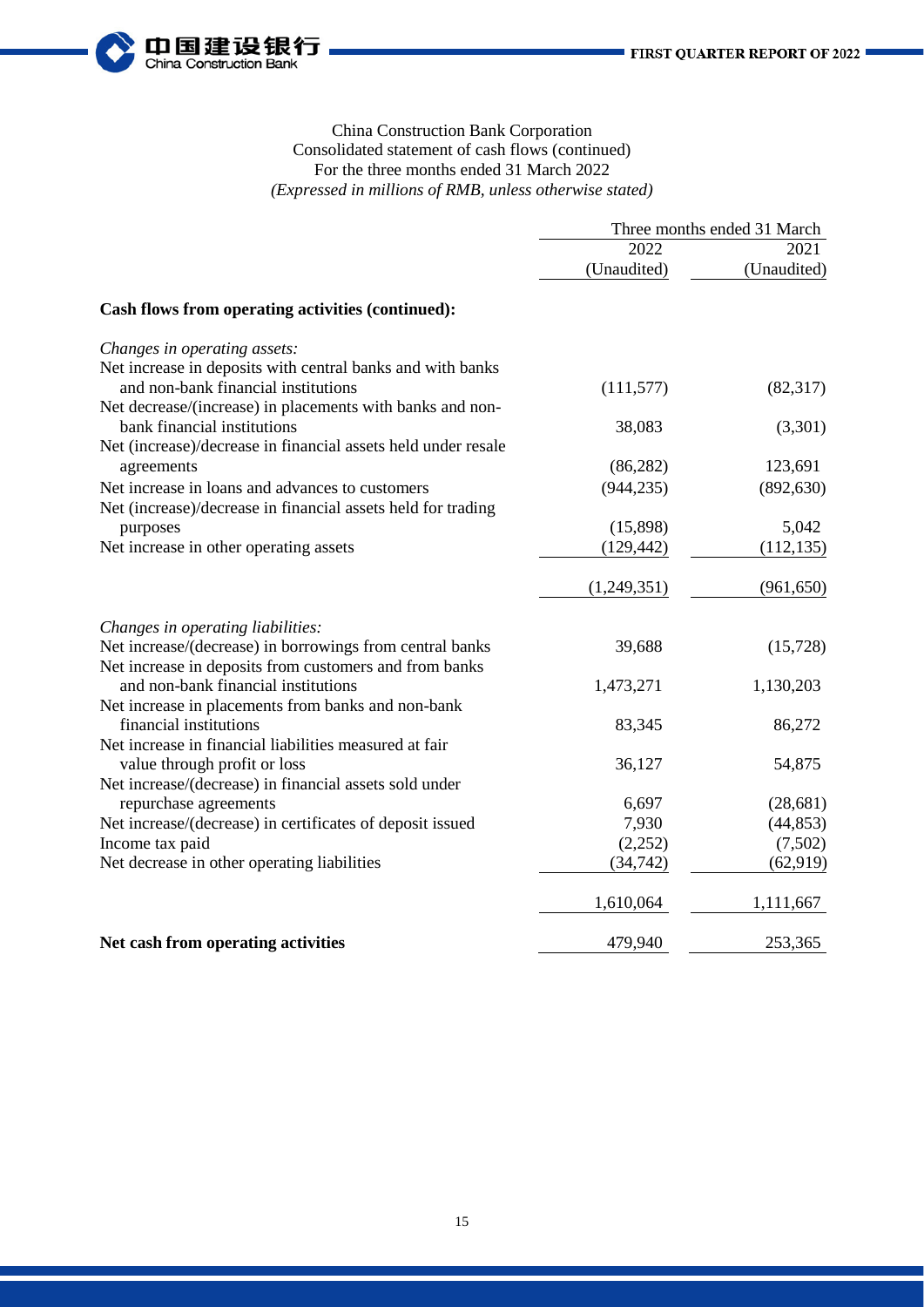

#### China Construction Bank Corporation Consolidated statement of cash flows (continued) For the three months ended 31 March 2022 *(Expressed in millions of RMB, unless otherwise stated)*

|                                                            | Three months ended 31 March |             |
|------------------------------------------------------------|-----------------------------|-------------|
|                                                            | 2022                        | 2021        |
|                                                            | (Unaudited)                 | (Unaudited) |
| <b>Cash flows from investing activities:</b>               |                             |             |
| Proceeds from sales and redemption of financial            |                             |             |
| investments                                                | 442,361                     | 476,112     |
| Interest and dividends received                            | 47,953                      | 44,326      |
| Proceeds from disposal of fixed assets and other long-term |                             |             |
| assets                                                     | 415                         | 804         |
| Purchase of investment securities                          | (720, 333)                  | (594, 256)  |
| Purchase of fixed assets and other long-term assets        | (6,170)                     | (2,174)     |
| Acquisition of subsidiaries, associates and joint ventures | (1,758)                     | (469)       |
| Net cash used in investing activities                      | (237, 532)                  | (75, 657)   |
| <b>Cash flows from financing activities:</b>               |                             |             |
| Issue of bonds                                             | 14,687                      | 26,000      |
| Repayment of borrowings                                    | (802)                       | (4,070)     |
| Interest paid on bonds issued                              | (2,173)                     | (1,170)     |
| Cash payment for other financing activities                | (1, 945)                    | (1,709)     |
| Net cash from financing activities                         | 9,767                       | 19,051      |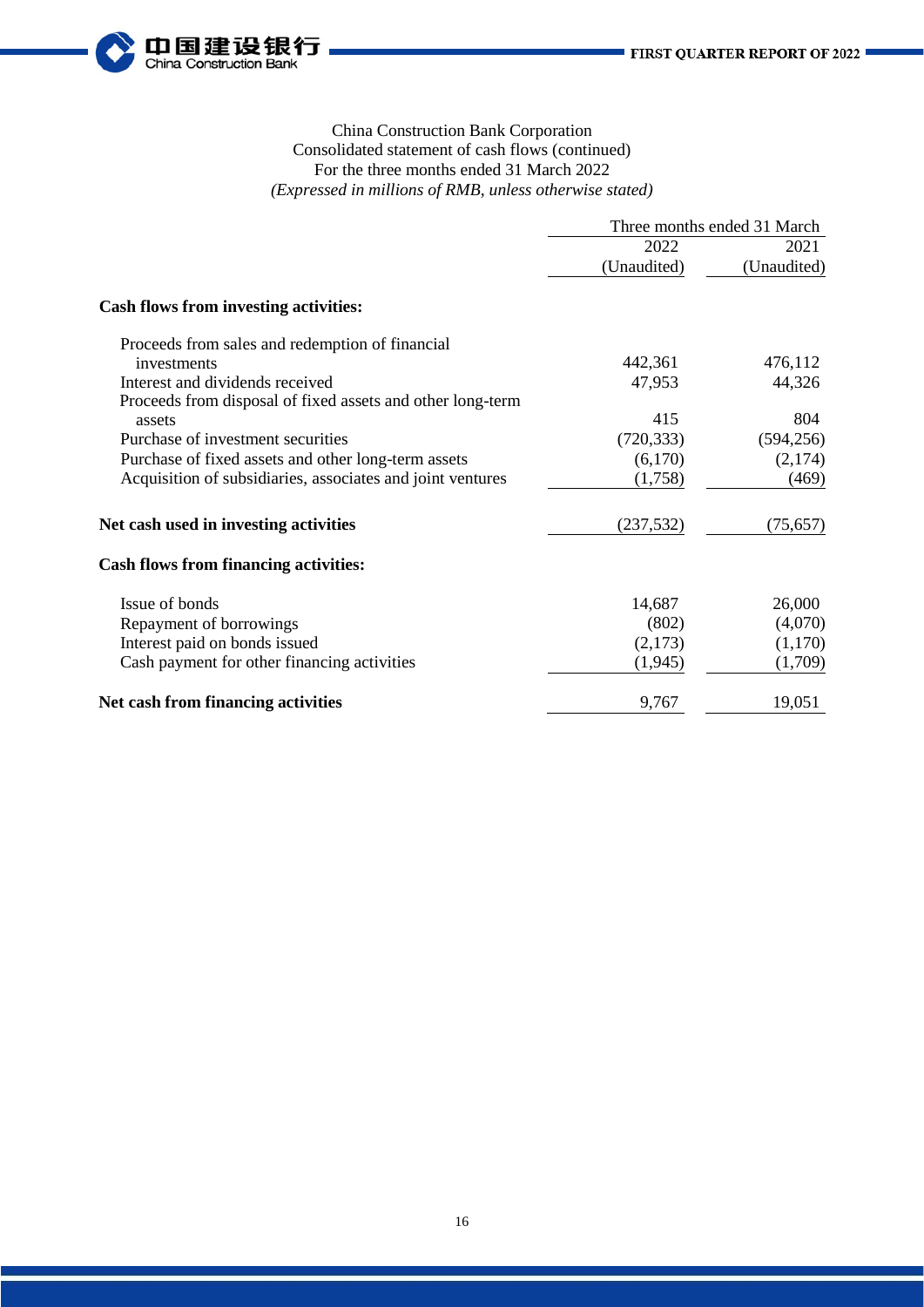

#### China Construction Bank Corporation Consolidated statement of cash flows (continued) For the three months ended 31 March 2022 *(Expressed in millions of RMB, unless otherwise stated)*

|                                                                            | Three months ended 31 March |             |  |
|----------------------------------------------------------------------------|-----------------------------|-------------|--|
|                                                                            | 2022                        | 2021        |  |
|                                                                            | (Unaudited)                 | (Unaudited) |  |
| Effect of exchange rate changes on cash and cash<br>equivalents            | (659)                       | 793         |  |
| Net increase in cash and cash equivalents                                  | 251,516                     | 197,552     |  |
| Cash and cash equivalents as at 1 January                                  | 805,600                     | 878,931     |  |
| Cash and cash equivalents as at 31 March                                   | 1,057,116                   | 1,076,483   |  |
| Cash flows from operating activities include:                              |                             |             |  |
| Interest received, excluding interest income from<br>investment securities | 212,438                     | 196,866     |  |
| Interest paid, excluding interest expense on bonds issued                  | (92,086)                    | (89, 488)   |  |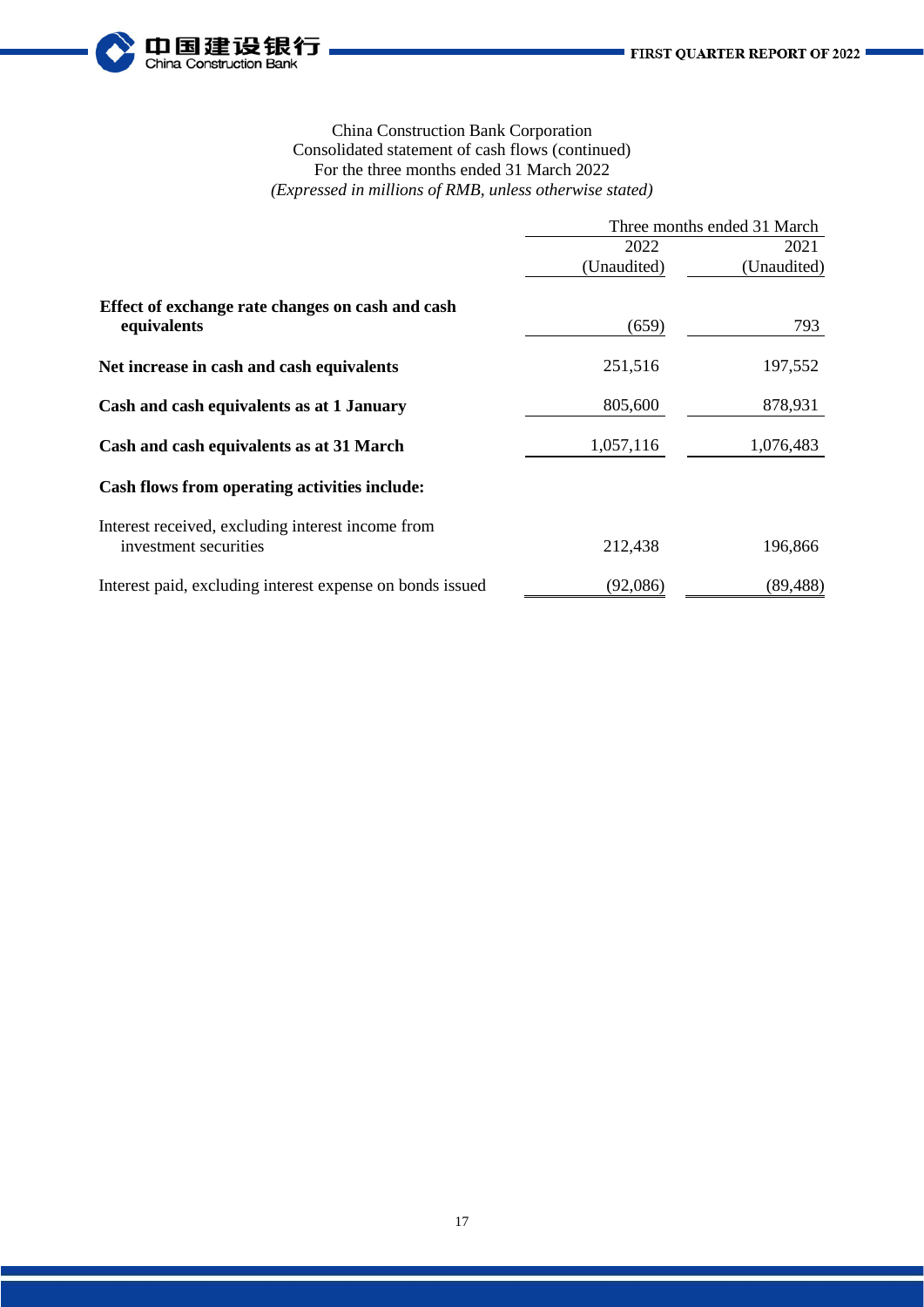

# **5 Release of Quarterly Report**

This report will be published on the "HKEXnews" website of Hong Kong Exchanges and Clearing Limited [\(www.hkexnews.hk\)](http://www.hkexnews.hk/) and the website of the Bank [\(www.ccb.com\)](http://www.ccb.com/) at the same time. The quarterly report prepared under PRC GAAP will also be published on the websites of the Shanghai Stock Exchange [\(www.sse.com.cn\)](http://www.sse.com.cn/) and the Bank [\(www.ccb.com\)](http://www.ccb.com/) at the same time.

### **The Board of Directors**

## **CHINA CONSTRUCTION BANK CORPORATION**

29 April 2022

*As of the date of this announcement, the executive director of the Bank is Mr. Tian Guoli; the non-executive directors of the Bank are Mr. Xu Jiandong, Mr. Zhang Qi, Mr. Tian Bo, Mr. Xia Yang, Ms. Shao Min and Ms. Liu Fang; the independent non-executive directors of the Bank are Sir Malcolm Christopher McCarthy, Mr. Kenneth Patrick Chung, Mr. Graeme Wheeler, Mr. Michel Madelain, Mr. William Coen and Mr. Leung Kam Chung, Antony.*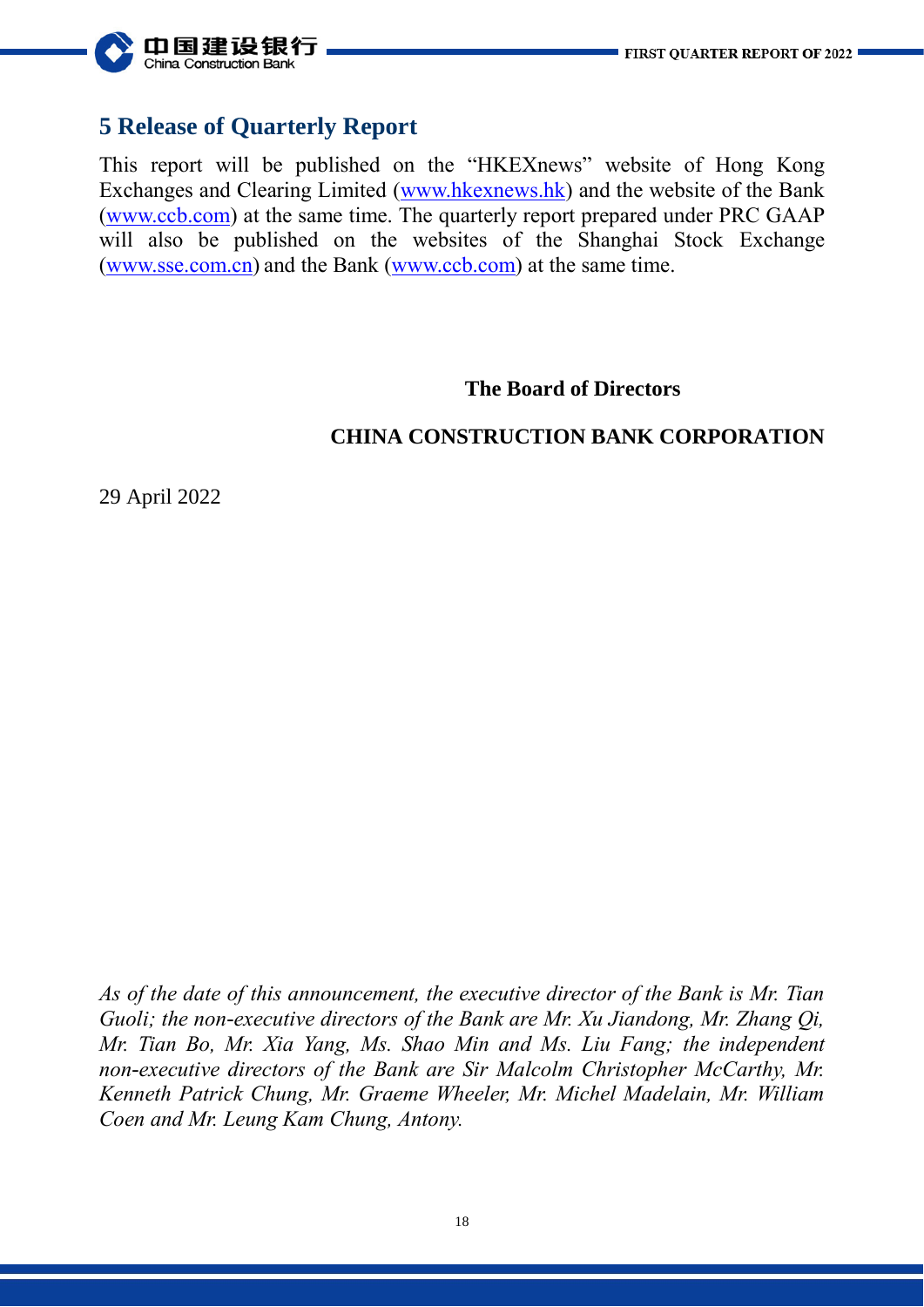

# **Appendix Capital and Liquidity Information**

## **1. Capital adequacy ratios**

According to the regulatory requirements, commercial banks shall calculate and disclose capital adequacy ratios in accordance with the *Capital Rules for Commercial Banks (Provisional)*. Based on the approval for the Group to implement the advanced capital management method in 2014, China Banking and Insurance Regulatory Commission granted approval for the Group to expand the implementation scope of the advanced capital management method in April 2020. The Group calculated the capital requirements for financial institution credit exposures and corporate credit exposures that meet regulatory requirements with the foundation internal ratings-based approach, the capital requirements for retail credit exposures with the internal ratings-based approach, the capital requirements for market risk with the internal models approach, and the capital requirements for operational risk with the standardised approach. Pursuant to the regulatory requirements, the Group calculates capital adequacy ratios with both the advanced approach and other approaches for capital measurement, and complies with the relevant requirements for capital floors.

| (In millions of RMB, except)                                 | <b>As at 31 March 2022</b> |             | As at 31 December 2021 |             |
|--------------------------------------------------------------|----------------------------|-------------|------------------------|-------------|
| percentages)                                                 | <b>Group</b>               | <b>Bank</b> | Group                  | <b>Bank</b> |
| Common Equity Tier 1 capital<br>after regulatory adjustments | 2,562,364                  | 2,396,376   | 2,475,462              | 2,309,534   |
| Tier 1 capital after regulatory<br>adjustments               | 2,662,436                  | 2,476,969   | 2,575,528              | 2,389,615   |
| Total capital after regulatory<br>adjustments                | 3,356,982                  | 3,155,913   | 3,252,282              | 3,059,048   |
| Risk-weighted assets                                         | 18,742,664                 | 17,475,745  | 18,215,893             | 16,965,032  |
| Common Equity Tier 1 ratio (%)                               | 13.67                      | 13.71       | 13.59                  | 13.61       |
| Tier 1 ratio $(\%)$                                          | 14.21                      | 14.17       | 14.14                  | 14.09       |
| Total capital ratio $(\%)$                                   | 17.91                      | 18.06       | 17.85                  | 18.03       |

**Capital adequacy ratios calculated in accordance with the** *Capital Rules for Commercial Banks (Provisional)*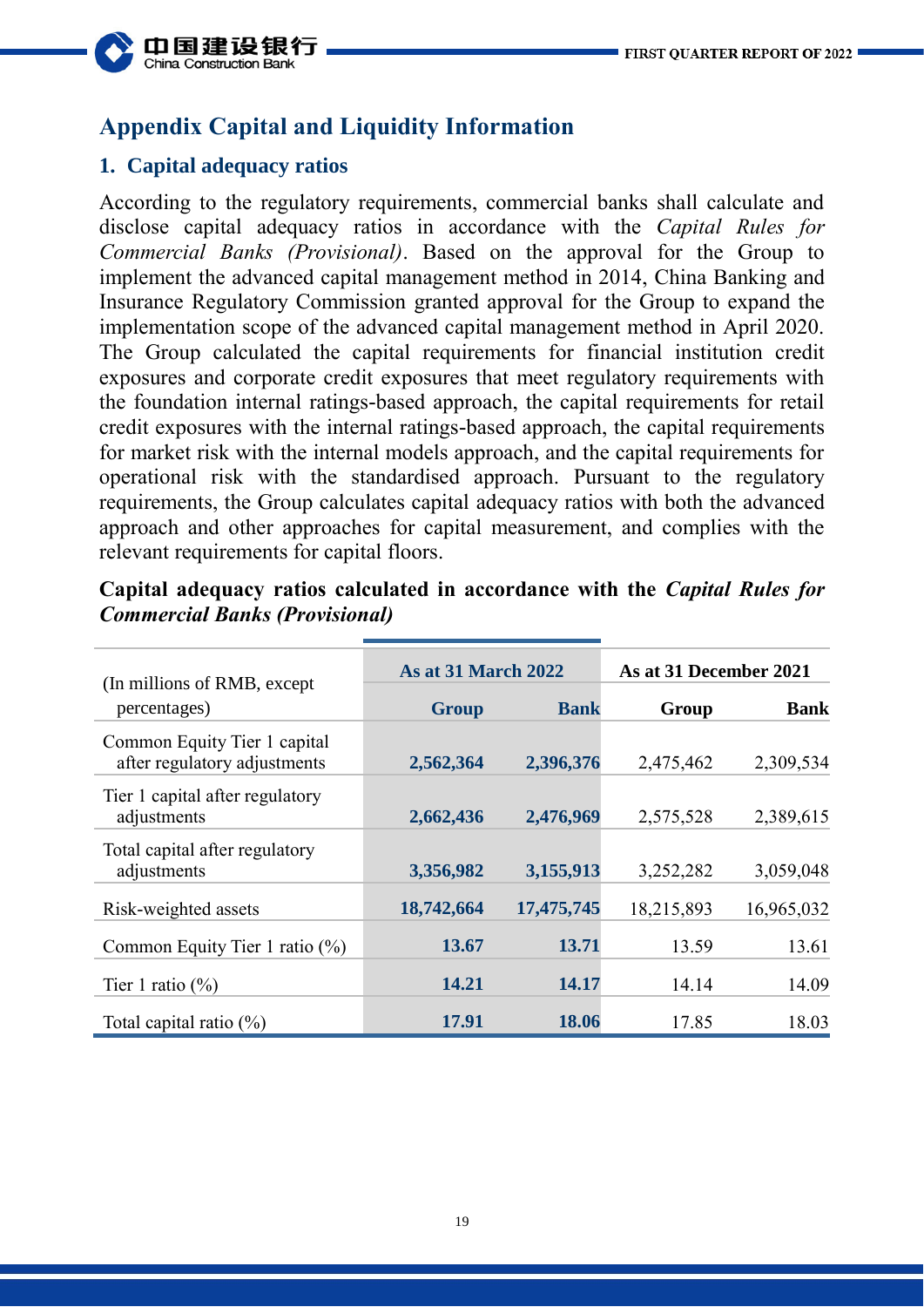

## **2. Leverage ratio**

From the first quarter of 2015, the Group measures leverage ratio in accordance with the *Measures for the Management of the Leverage Ratio of Commercial Banks (Revised)*. The leverage ratio refers to the ratio of the Tier 1 capital after regulatory adjustments to the adjusted balance of on and off-balance sheet assets. The leverage ratio of commercial banks should be no less than 4%. As at 31 March 2022, the Group's leverage ratio was 7.94%, meeting regulatory requirements.

**The Group's leverage ratio calculated in accordance with the** *Measures for the Management of the Leverage Ratio of Commercial Banks (Revised)*

| (In millions of RMB, except)<br>percentages)         | As at 31<br><b>March</b><br>2022 | As at $31$<br><b>December</b><br>2021 | As at $30$<br><b>September</b><br>2021 | As at $30$<br>June<br>2021 |
|------------------------------------------------------|----------------------------------|---------------------------------------|----------------------------------------|----------------------------|
| Leverage ratio $(\% )$                               | 7.94                             | 8.13                                  | 7.96                                   | 7.79                       |
| Tier 1 capital after regulatory<br>adjustments       | 2,662,436                        | 2,575,528                             | 2,509,963                              | 2,434,940                  |
| On and off-balance sheet assets<br>after adjustments | 33,514,004                       | 31,670,893                            | 31,514,718                             | 31,263,173                 |